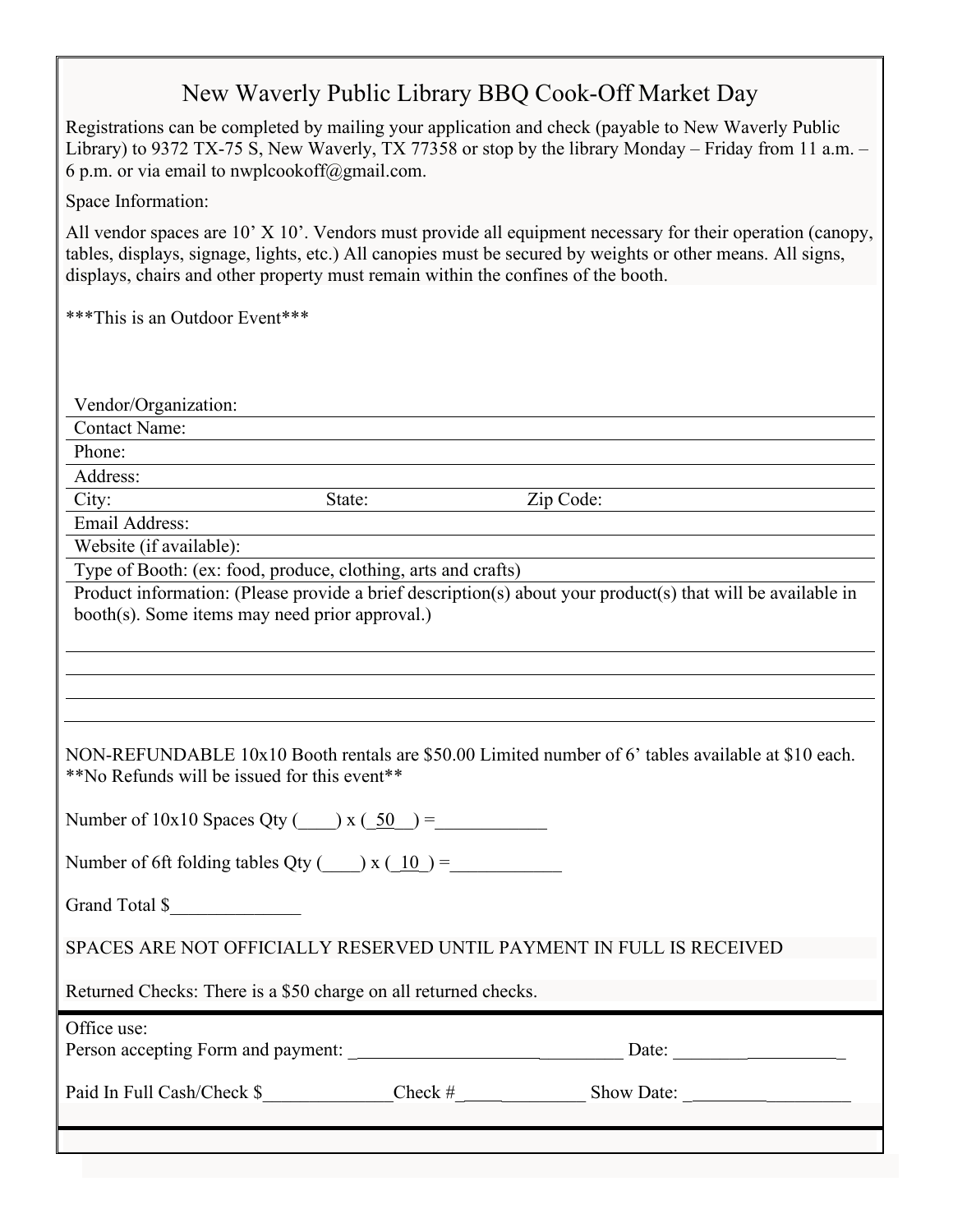## New Waverly Public Library BBQ Cook-Off Market Day Vendor Rules

- 1. New Waverly Public Library BBQ Cook-Off Market Day hours are 1:00 a.m. until 8:00 p.m on Saturday July 9th.
- 2. Unloading and setup will be available beginning 11:00am on Saturday. Vendor vehicles/trailers cannot block the driveway, drive thru, or any entry area 30 minutes prior to start time or during the entirety of the event.
- 3. A vendor may be relocated if not in their designated booth by 12:30 p.m. Saturday.
- 4. Spots must be set up by 12:30 p.m. on Saturday
- 5. Check in with the New Waverly Public Library BBQ Cook-Off Market Day Staff before setting up each. Assignment of rental space will be determined by member of New Waverly Public Library BBQ Cook-Off Market Day staff. Spaces are not selected by Vendors, but requests may be made.
- 6. Spots are to be paid for before merchandise is put on display.
- 7. All vendor spaces are 10' X 10'. Vendors must provide all equipment necessary for their operation (canopy, tables, displays, signage, lights, etc.). All canopies must be secured down with weights or other means. All signs, displays, chairs and other property must remain within the confines of the booth.
- 8. You can begin to breakdown your tents, items, displays on Saturday at 8:00 p.m. but no earlier. If you must leave for an emergency before this, you must inform the New Waverly Public Library BBQ Cook-Off Market Day staff and tear down within the boundaries of your spot and must walk all your stuff out to your vehicle.
- 9. No one can pull up to their spot before the market day end time for any reason. Vendors may be fined \$20 for packing up before the ending time of the market day and cannot renew or set up until the fine is paid.
- 10. Disassembly and cleanup needs to be completed within 2 hours after closing.
- 11. No refunds or transfers allowed for this event.
- 12. We reserve the right to assign spaces and location on a space availability basis. We also reserve the right to make variations in space layout and space assignments as deemed necessary.
- 13. New Waverly Public Library BBQ Cook-Off Market Day does not guarantee that you will be the only vendor selling a certain product. We do try to discourage duplicate products, but it is not a guarantee, and no money will be refunded as a result of this.
- 14. Electricity is not available to vendors You must bring your own power supply if such is required for your booth. All extension cords must be secured to prevent accidents.
- 15. Merchandise on the grounds is done so entirely at the risk of the owner. New Waverly Public Library BBQ Cook-Off Market Day staff is not responsible for lost, stolen, or damaged merchandise, personal property, or vehicles while on premises.
- 16. No advertisements can be placed on trees, buildings, etc. You can only advertise within your rented booth boundaries. No distribution of flyers or other advertising is allowed outside of your rented booth space. No walking around selling items outside your booth.
- 17. All items that came with you that you did not sale must leave with you. A minimum of \$20 clean up fee will be assessed to vendors leaving discarded items on premises.
- 18. The New Waverly Public Library BBQ Cook-Off Market Day staff will not cash checks, accept twoparty checks, run credit card purchases for vendors, or give change. Please make sure you have plenty of change before the event.
- 19. Parents or guardians are responsible for minor children brought onto premises. Minors must remain with parent or guardian.
- 20. Texas state law requires all vendors to have a current state of Texas sales tax license. You can apply for one of these at www.texas.gov if you do not have one already.
- 21. Food Trucks must meet the standard guidelines set forth by the State of Texas Health Department.